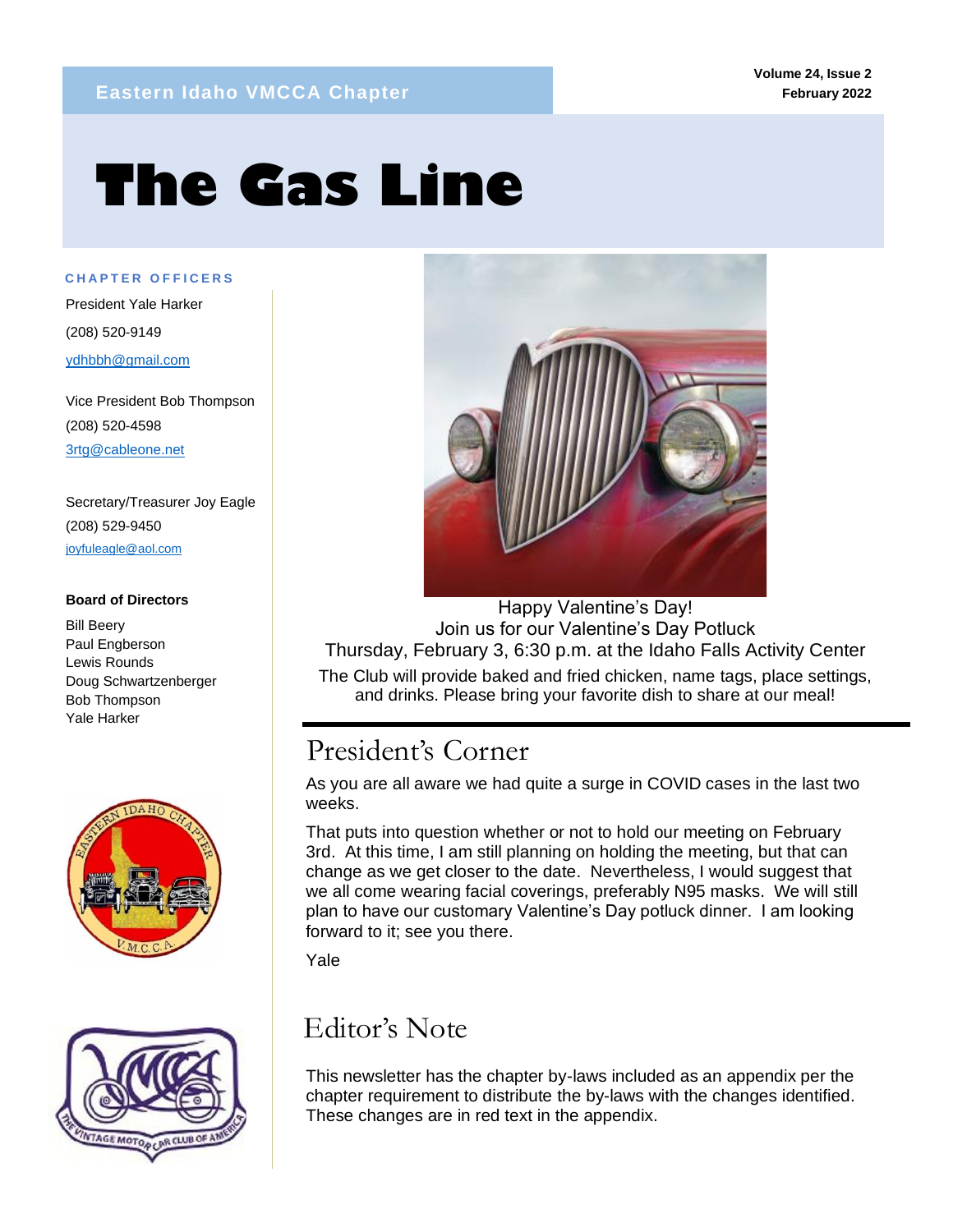#### **C H A P T E R E V E N T S**

**Feb 3** – Chapter Meeting and Valentine's Day Potluck, Idaho Falls Activity Center, 1575 N. Skyline Dr., South Meeting Room, 6:30 p.m.

**Mar 18-19** – Chrome in the Dome, Holt Arena, Pocatello – Yale Harker. Breakfast – Sam and Wanda Otero

#### **M E E T I N G T R E A T S**

| Jan 6            | Yale                   |
|------------------|------------------------|
| Feb <sub>3</sub> | Valentine's Day        |
| Mar 3            | Gary & Dawn            |
| Apr 7            | Bill & Sandy           |
| May 5            | Doug & Rhonda          |
| Jun 2            | <b>Bob Thompson</b>    |
| Jul 7            | BBQ - Lewis &          |
|                  | Carol                  |
| Aug 4            |                        |
| Sep 1            | Rich & Joy             |
| Oct <sub>6</sub> |                        |
| Nov 3            | Bob & Celine           |
| Dec              | <b>Christmas Party</b> |

#### **N A T I O N A L E V E N T S**

**Apr 3 – 9:** 2022 Western National Tour, St. George, UT. Steve Fitzgerald, (970) 209 7814 or [studebakersteve@bresnan.net](mailto:studebakersteve@bresnan.net)

**May 1 - 6:** 40th Chrome Glidden Tour, Grand Island, NE. John Nikodym, (402) 746- 3825[, jjnikodym@gmail.com](mailto:jjnikodym@gmail.com)

## Meeting Minutes – January 6, 2022

The meeting was held at the Idaho Falls Activity Center. There were 14 members in attendance. President Yale Harker conducted the meeting and secretary-treasurer Joy Eagle took the minutes; a treasurer's report was not available. No minutes were taken at the Christmas dinner.

#### **2022 Officers**

President – Yale Harker Vice President – Bob Thompson Secretary/Treasurer – Joy Eagle Board of Directors – Yale Harker, Douglas Schwartzenberger, Bob Thompson, Bill Beery, Paul Engberson, Lewis Rounds

#### **Old Business**

By-Laws were read, and a proposal to allow the Secretary-Treasurer to vote at Board of Directors' meetings was proposed. The modification will appear in the next Gas Line.

Modified Vehicles – this subject was discussed, and further information is to be provided.

#### *VMCCA - Revised Modification Policy*

*The purpose of the Vintage Motor Car Club of America is to promote the preservation, restoration, acquisition, and exhibition of all antique vehicles. Judging of these vehicles requires that the authenticity of these vehicles is of* paramount importance and the highest standards of originality shall be used at all *times for this purpose.*

*Touring, which represents the Club's primary form of exhibition, requires these vehicles to be driven on public roads and highways and may necessitate the modification or alteration of various components to provide for the safety of the vehicle passengers and the public. Recognizing that touring requires operation of these vehicles for extended periods, and in regions of our country where weather and road conditions may be extreme, modifications which enhance reliability, performance, and driver/passenger comfort shall be deemed acceptable provided the exterior appearance and body profile of the vehicle is substantially preserved as originally manufactured and that all personalized items and accessories are period correct for the vehicle in question.*

*Modifications and alterations that significantly change the vehicle's original exterior profile, where the obvious intent of the modification is not for the primary purpose of safety, comfort, performance or reliability present an inappropriate impression of the aim and purpose of VMCCA and shall not be permitted on any VMCCA National tour or sponsored event. These requirements shall apply only for VMCCA national tours and events. VMCCA Regions and Chapters are welcome to use their discretion in establishing requirements for their own local tours and events.*

*The final decision to accept or reject any modified or customized vehicle shall rest with the Tour Director or Event Chairperson. 10/18/2019 version*

#### **New Business**

Treat Calendar January 6th – Yale Harker February 3rd – Valentine's Potluck, everybody participates March 3rd – Gary & Dawn Schwartzenberger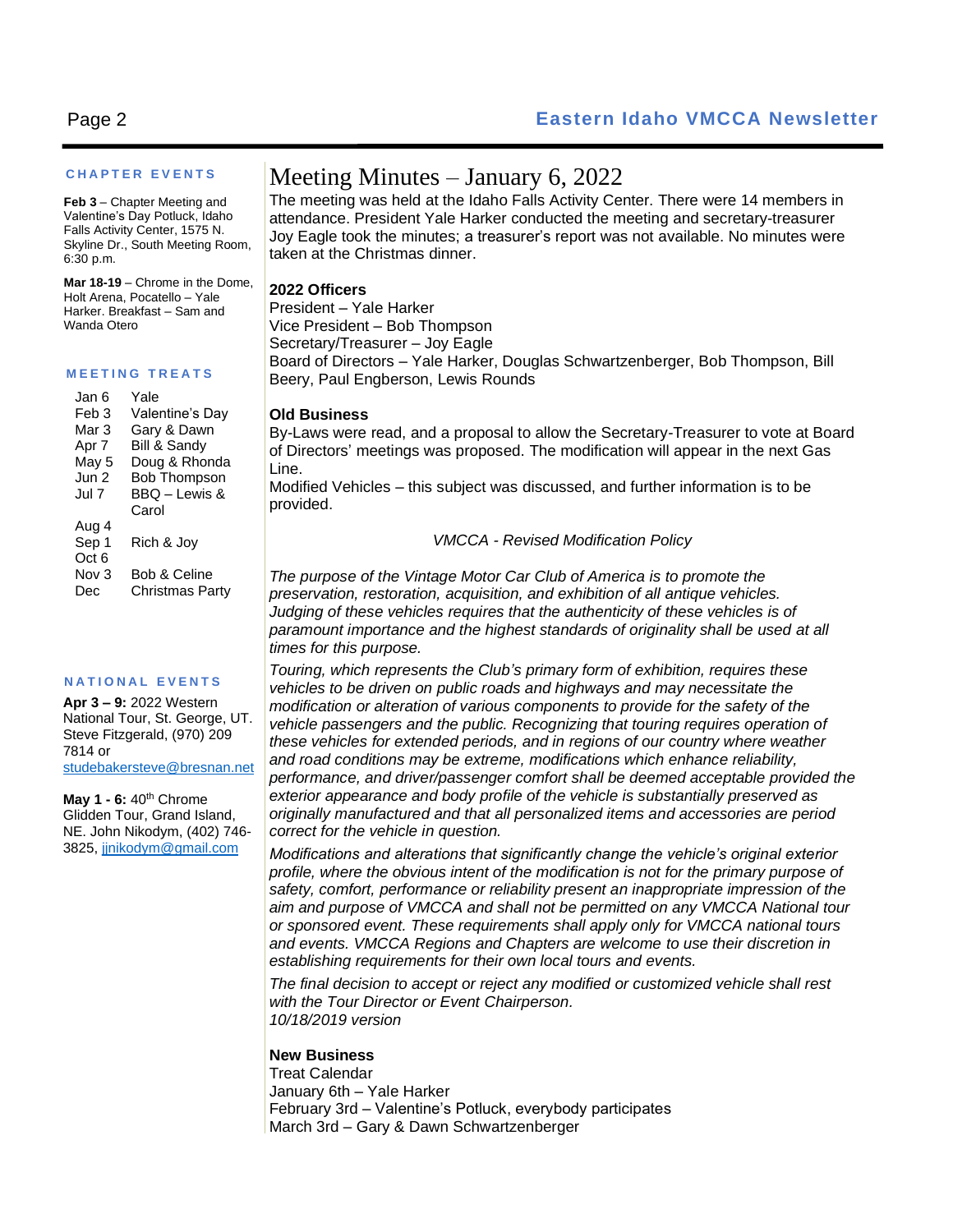# Meeting Minutes (continued)

**Eastern Idaho VMCCA Chapter**

P. O. Box 2347 Idaho Falls, ID 83403-2347

**Newsletter Editor**

Jeff Pack (208) 552-1264 jpack@pintlar.com

**Send me your car photos for the website.**

**http://www.eivmcca.org**

April 7th – Bill & Sandy Beery May 5th – Douglas and Rhonda Schwartzenberger June 2nd – Bob Thompson July 7th – Potluck BBQ at Lewis and Carol Rounds August 4th – September 1st – Rich & Joy Eagle October 6th – November 3rd – Bob & Celine Shilkett December – Christmas Dinner

Activity Calendar

January 13-16th – VMCCA National Membership Meeting – National January 8th – Brrr Lunch at Cedric's, 2pm – Rich & Joy Eagle February 3rd – Valentine's Potluck – 6:30pm March 18-19th – Chrome in the Dome – Yale Harker March 19th – Chrome in the Dome Breakfast – Sam & Wanda Otero April TBD - May – Dust Off Tour – Douglas & Rhonda Schwartzenberger May TBD – Market Lake Clean-up – Mark & Diane Schwartzenberger June 18-19th – EIVMCCA Swap Meet & Car Show o Registration, Booth Set-up, Food Vendors – Gary & Dawn

- Schwartzenberger  $\circ$  Insurance, Plaques, Posters, Maps of Swap Spaces, Barricades – Rich & Joy Eagle
- o Club Food Booth –
- o Route Signs, Barricades, Trash Pick-up Bob Thompson
- $\circ$  Publicity –
- o Night Security –
- o Porta Potties Bill Beery
- o Clean-up EIVMCCA Members
- o Committee to Meet with the City Yale Harker, Bob Thompson, Dawn & Gary Schwartzenberger, Mark & Diane Schwartzenberger, Joy Eagle
- o How Can You Help? July 4th – Menan Car Show

July 7th – Show & Shine – BBQ Potluck at Lewis and Carol Rounds August TBD – Duck Race Car Show at the Snake River – Bill Beery August TBD – To Bone and Back for a Burger (or a picnic) September TBD – Bonneville Region Tour

September TBD – Market Lake Clean-up – Mark & Diane Schwartzenberger October TBD – Fall Leaves Tour -

November TBD - Pumpkin Daze/Membership Drive – Rich & Joy Eagle December TBD – Christmas Dinner –

Brrrlunch – Cedric's Restaurant, Saturday, January 8 at 2 p.m. – Rich & Joy Eagle. Everyone is welcome for visiting and a great meal.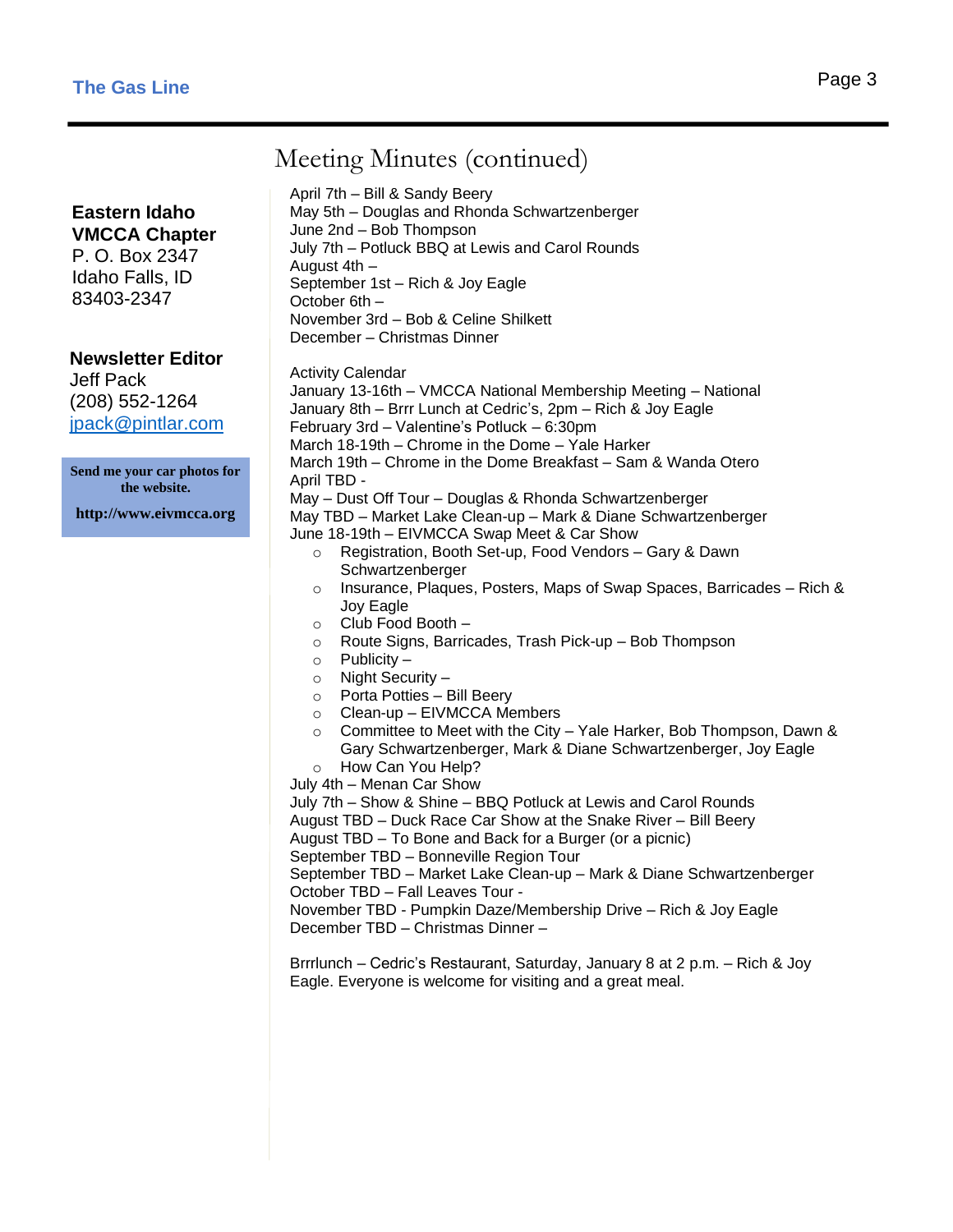# Meeting Minutes (continued)

Valentine's Potluck – February 3<sup>rd</sup> at 6:30 p.m. – Skyline Activity Center, 1575 N. Skyine Drive.

The Club will provide baked and fried chicken, name tags, place settings, and drinks. Please bring your favorite dish to share at our meal!

It had been proposed to have the Valentine's activity at Dixie's Restaurant. The club voted to have a potluck at the activity center rather that going outside.

Chrome in the Dome – March 18 & 19th – Yale Harker

Yale has been working with Russ Butler for the EIVMCCA display at the event. We will have 4 cars at our display–cars from Lewis Rounds, Bill Beery, Bob Hoff, and Paul Engberson. Sam & Wanda will be asked to arrange for a breakfast on Saturday. The members feel that the Car Show is good for membership in our Club, our kiosk is informative, and contributing old Bulb Horn magazines would be appreciated to encourage new members.

VMCCA Bonneville Region Meeting – Saturday, March 18th – Bob Shilkett, Due to COVID a 2021 meeting was not held. It has been proposed that we hold our yearly meeting at Chrome in the Dome and invite other chapters to attend. Time to be determined. Election of officers and the 2022 Regional Tour will be discussed.

Acknowledgement of Kevin Call - It was proposed that we offer a life membership to Kevin to acknowledge his contribution to our hobby. We were hoping to award this at the Valentine's Potluck.

Update – Yale found that a Life Membership has requirements that prohibit offering it to someone that is not a current member in good standing for 5 or more years. This will be discussed further at the Valentine's Potluck. Perhaps an honorary one-year membership in the National VMCCA Club and Local Chapter.

Lewis & Clark Tour 2023 – Bob & Holly Crawley – proposed agenda:

- o Day 1 & 2 Dillon visiting Bannock Ghost Town and Big Horn Battlefield.
- o Day 3 To Salmon via Lemhi Pass, Sacagawea Museum
- o Day 4 To Hamilton, MT
- o Day 5 To Lolo Hot Springs
- o Day 6 To Orofino
- o Day 7 To Lewiston and the Closing Banquet

Sunday after the tour an optional Snake River Boat Ride. Help from our Club will be needed for coffee stops, sign placement, budget. More info to come.

Club Branding – Bill Berry

Bill's son-in-law has a customizing business in Meridian. He can produce hats, jackets, shirts with our logo or other desired information. What items are we interested in?

Thanks to Yale Harker for wonderful treats!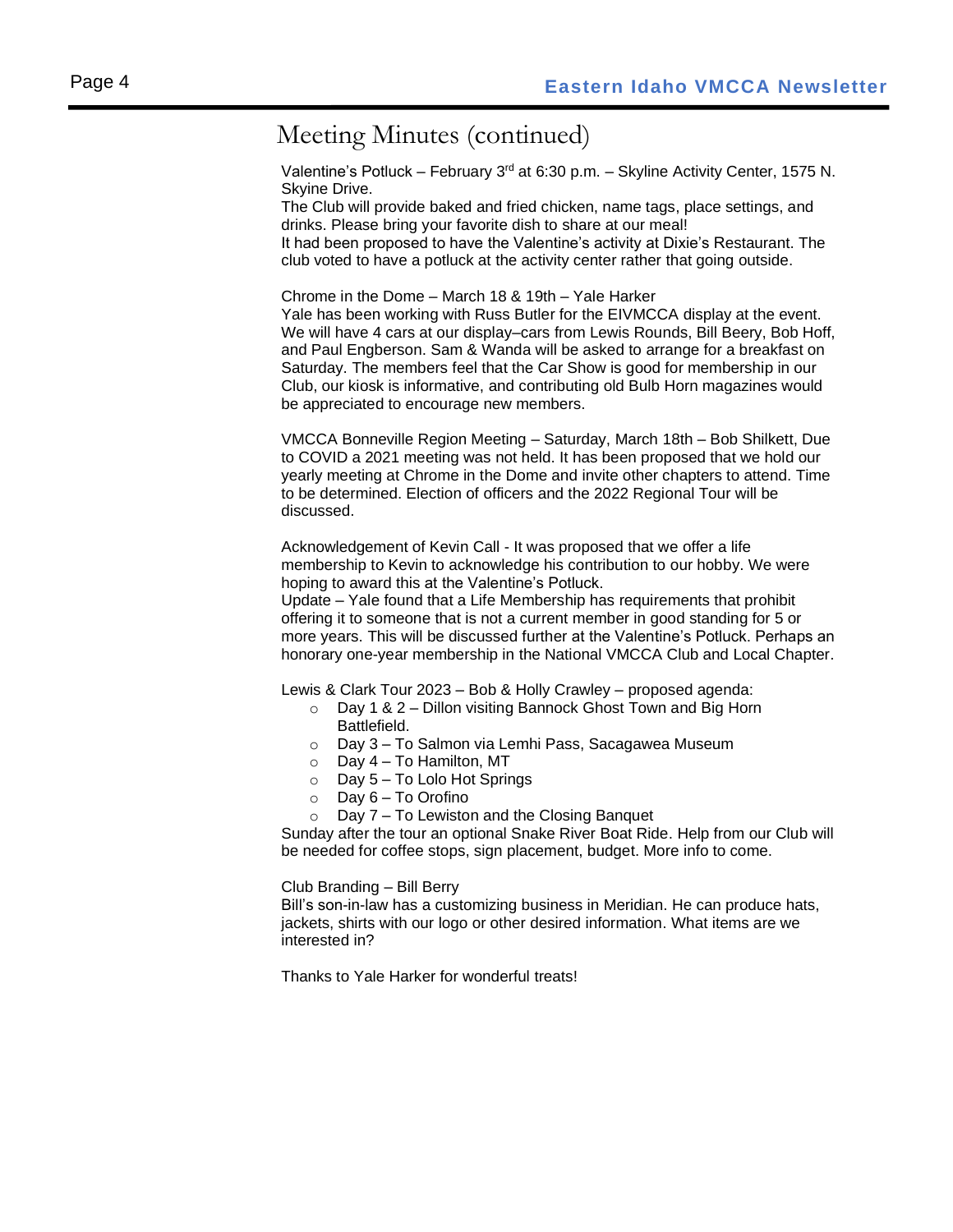# Eastern Idaho VMCCA By-Laws

**BY-LAWS** Eastern Idaho Chapter

Page 1

Vintage Motor Car Club of America (VMCCA)

#### **ARTICLE I**

NAME & AFFILIATION

This non-profit membership organization shall be known as the Eastern Idaho Chapter as a result of the affiliationof the initial Snake River Vintage Auto Club with the Mountain & Plains Region of the Veteran Motor Car Club of America (renamed Vintage Motor Car Club of America) on the 1st of October 1966. In 1977 this national affiliate club's regional designation and its area boundaries were changed to that of the newly formed Bonneville Region.

#### **ARTICLE II**

#### PURPOSE

**Section 1.** The purpose of this chapter shall be the preservation of the antique and classic automobile in its original likeness and all materials pertaining to the history of the same; to provide a source and exchange of information and related material to same; to provide and regulate events, tours and expeditions of same; and to own personal property incident to such purpose.

**Section 2.** To promote good fellowship on a family level and in close compliance with the purpose and best interests of the national club affiliate.

#### **ARTICLE III**

MEMBERSHIP

**Section 1.** Membership eligibility shall be stipulated by the VMCCA.

**Section 2.** Classes of membership:

- **A.** Classes of membership shall be as provided for by the VMCCA.
- **B.** In addition, the local chapter shall recognize as "Charter Members" of the initial Snake River Vintage Auto Club those who attended the original organization meeting (March 2, 1963) and who participated in at least fifty percent of the club activities in 1963. They consist of the following ten individuals listed alphabetically: Stephen L. Bemount, Paul Bragg, George Christensen, John C. Dawdy, Robert Eddy, Joe Keller, Tom Keller, Charles Noyer, Larry Pratt, and Douglas Spencer.

**Section 3.** The geographic area of the Eastern Idaho Chapter from which membership will be sought shall consist of the following seven Idaho counties: (Primary) Bonneville, Fremont, Jefferson, Madison, (Secondary) Bannock, Bingham, and Power. The club may allow members from nearby areas if no local clubs exist or with the formal consent of the Board of Directors at time of application.

#### **Section 4.** Dues:

- **A.** The dues shall be as set by the national club affiliate and shall be payable in accordance to the rules of said national club affiliate.
- **B.** In addition, the national affiliate club president may request the payment of special assessment dues when its board of directors deems necessary.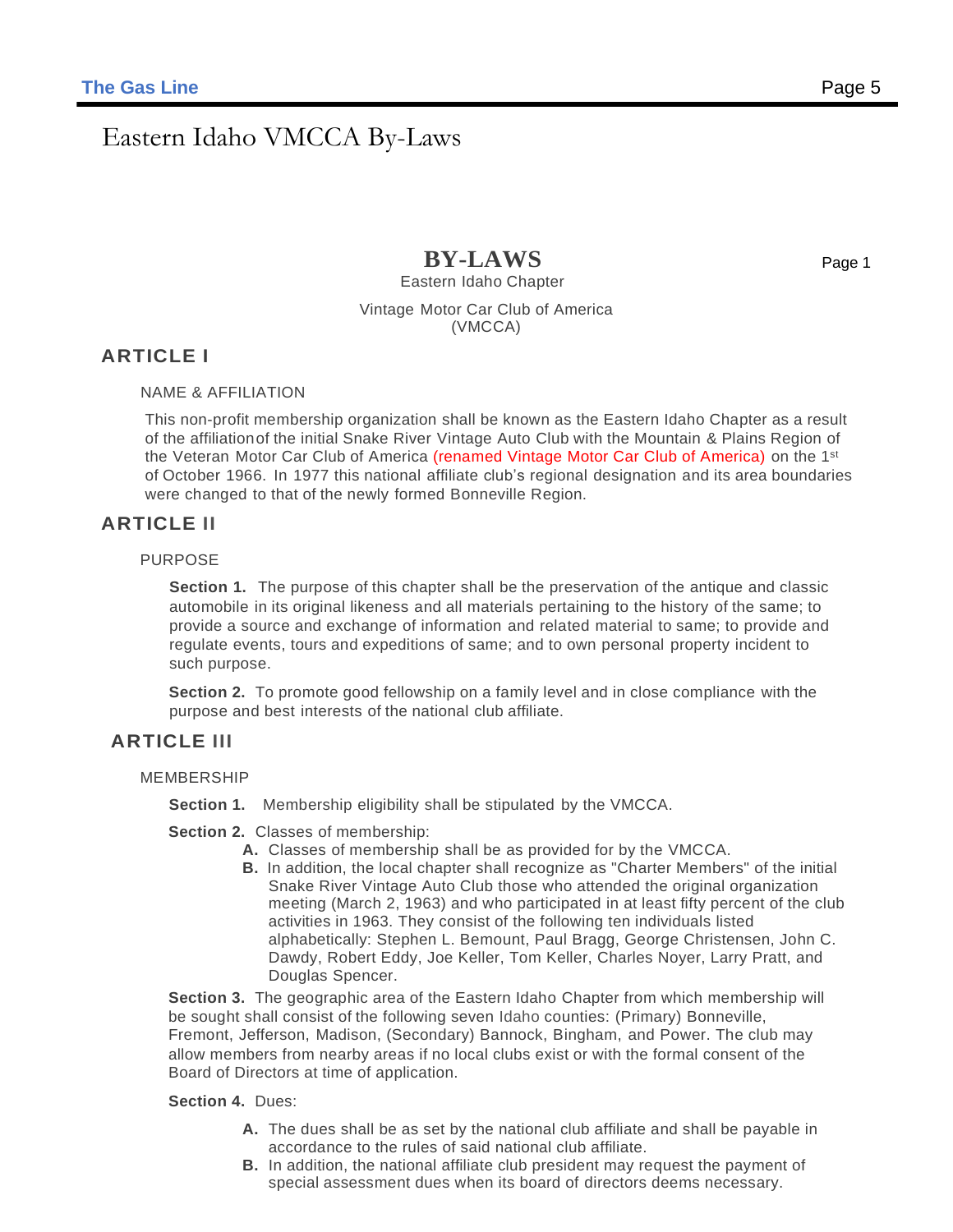Page 2

Eastern Idaho Chapter

#### Vintage Motor Car Club of America (VMCCA)

**C.** Local membership dues are assessed as required to provide operating capital for club functions to include newsletter, meeting rooms, and other expenses as deemed necessary by the Board of Directors.

#### **ARTICLE IV**

#### MEETINGS

**Section 1.** Regular Meetings:

- **A.** This chapter shall meet monthly in a regular, periodic manner.
- **B.** The By-Laws shall be read and discussed at each January meeting.

**Section 2.** Annual Meeting:

- **A.** The annual meeting of the members shall be held during the month of December of each year.
- **B.** The purpose of said meeting shall be the election of officers and the transaction of such other business as may come before the meeting.

**Section 3.** Special Meetings:

Special meetings of the members may be called either by the president, another club officer, or not less than one tenth of the chapter members.

**Section 4.** Notice of Meetings:

A written or printed notice stating the place, the day, the hour, and the purpose of any meeting of the members, including special meetings, shall be mailed to each member's address as it appears on the chapter's mailing list not less than 5 days or more than 15 days before each meeting.

**Section 5.** Order of Business:

The order of business for the meeting of the members, except as stated in a notice of a special meeting shall be:

- **A.** Signing of attendance list
- **B.** Reading of minutes of previous meeting and approving of same.
- **C.** Treasurers report.
- **D.** Reports of committees.
- **E.** Action upon communications.
- **F.** Unfinished club business.
- **G.** Election of officers if appropriate.
- **H.** New club business.

**Section 6.** Voting:

- **A.** No proxy votes will be accepted.
- **B.** All voting is to done by a show of hands except where otherwise stipulated by these by-laws.
- **C.** Only VMCCA members are allowed to vote.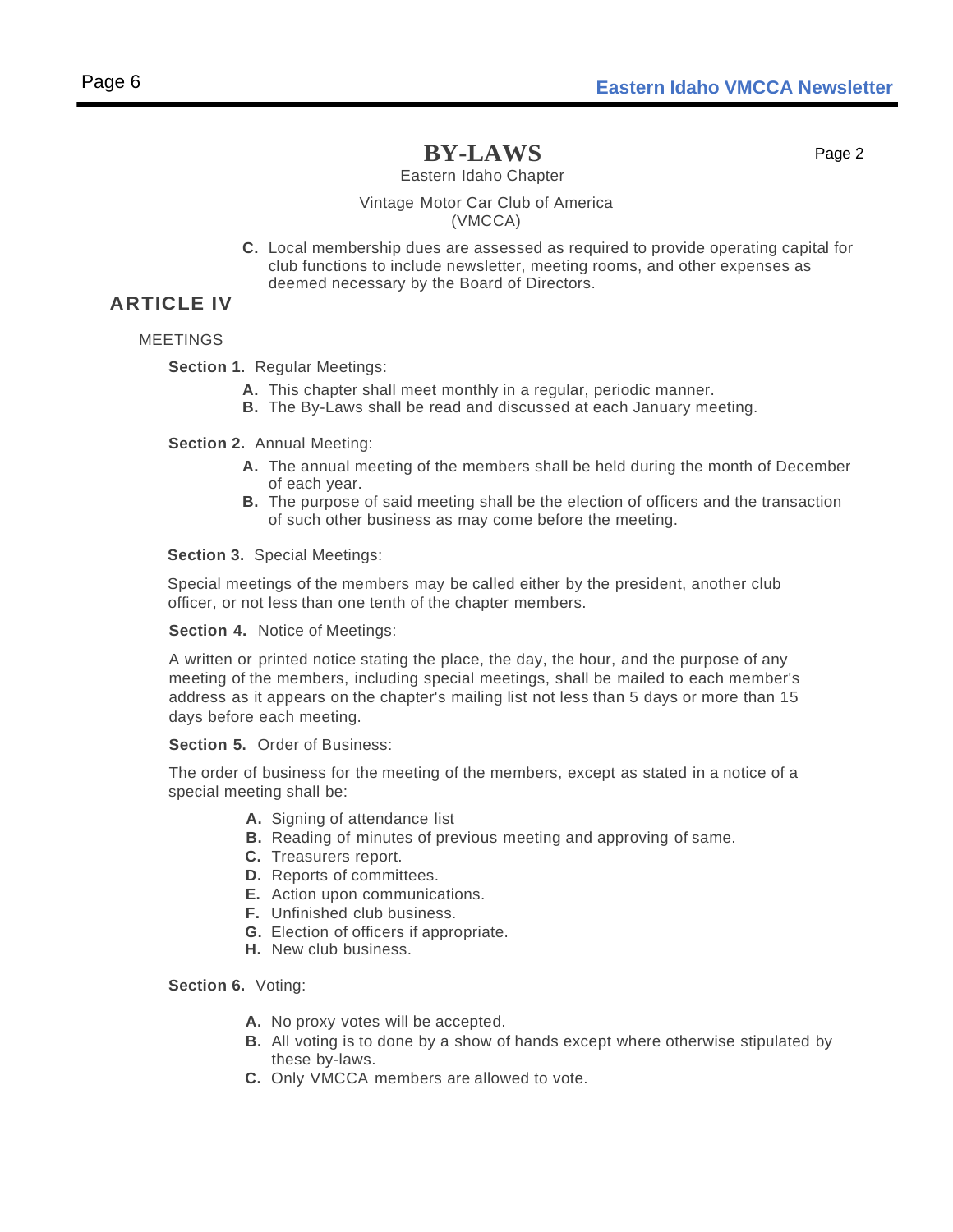Eastern Idaho Chapter

Page 3

#### Vintage Motor Car Club of America (VMCCA)

#### **Section 7.** Conduct at Meetings:

In response to a national policy, "horseplay" is to be discouraged during all chapter meetings and functions.

#### **ARTICLE V**

**OFFICERS** 

#### **Section 1.** Officers:

The officers of the chapter shall be a President, a Vice-President, a Secretary, a Treasurer, (the secretary and treasurer positions can be combined if needed), and additional members of the Board of Directors as directed by this document.

**Section 2.** Election and Term of Officers:

- **A.** Nomination of officers shall be conducted at the regular meeting in October, which shall be two meetings preceding the annual meeting in December; and their acceptance and/or refusal presented at the November meeting; and there must be at least one name for any one office, except for that of the Board of Directors which shall be at least four.
- **B.** Officers of the chapter shall be elected at the annual meeting by a majority of the members in attendance using a ballot vote.
- **C.** Officers of the chapter must be active, or life members of the VMCCA. Officers shall serve for a period of 2 years based on the club fiscal year, January-December
- **D.** In the case of a vacancy in an office, the Board of Directors shall appoint a replacement for the remainder of the term year.

#### **Section 3.** President:

The president shall be the principal executive officer of the chapter and shall in general, supervise and control all of the business and affairs of the chapter. He shall preside at all meetings of the members and shall perform all duties incident to the office of president.

**Section 4.** Vice-President:

The Vice-President shall serve as an assisting and advisory capacity to the president.

- **A.** In the absence of the president, the vice-president shall perform all duties incident to the office of the president.
- **B.** The vice-president shall be in charge of publicity for the chapter and its activities (notice & reports on functions in local newspaper, etc.)

**Section 5.** Secretary:

- **A.** The secretary shall keep minutes of the meetings of the members. Those for the previous meeting shall be read at each meeting in order to give attending members a chance to, make any additions and corrections, whereupon they shall be approved by a majority vote.
- **B.** The secretary-treasurer shall see that all notices are duly given in accordance with the provisions of these by-laws, shall keep a register of the mailing address of each member.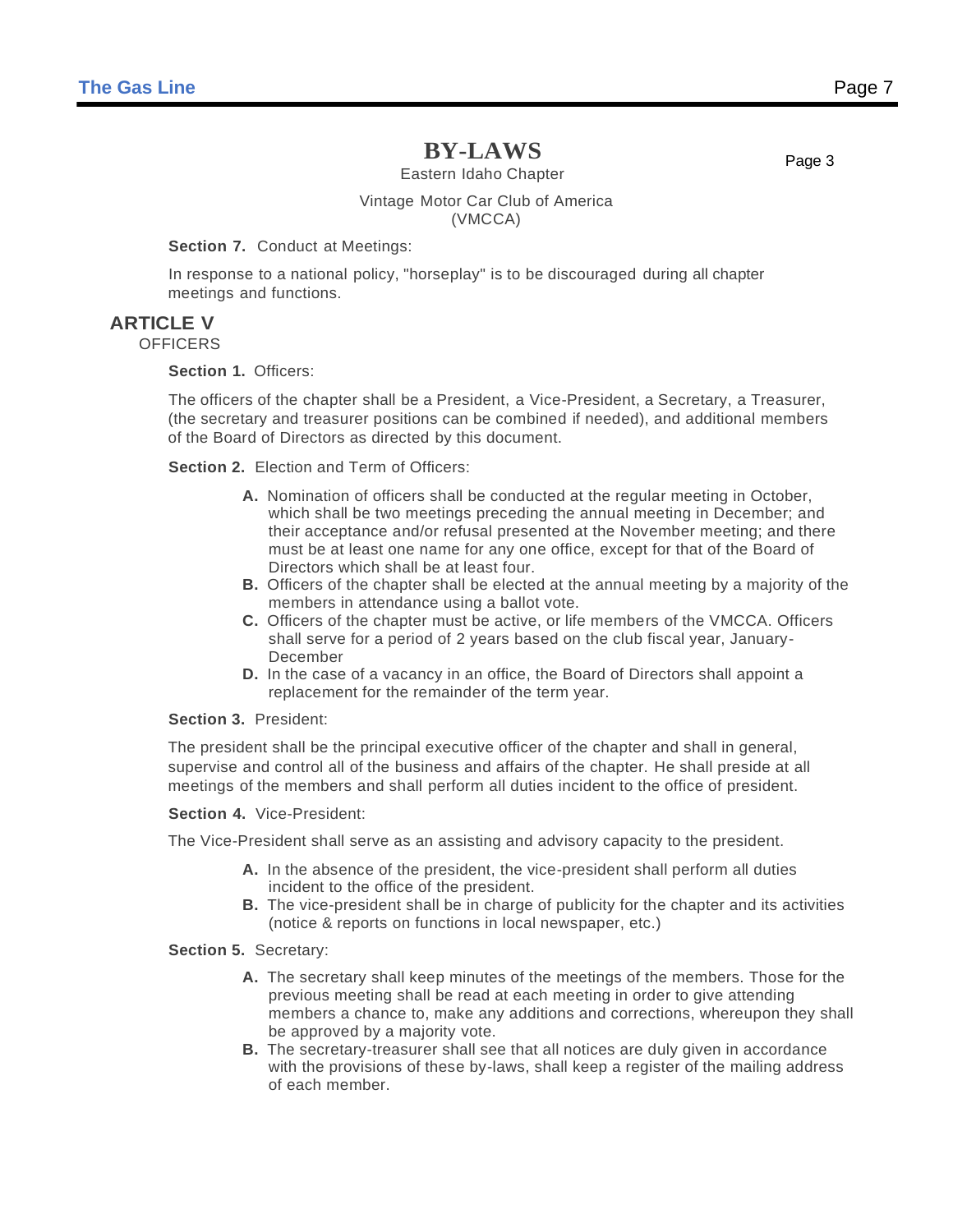Eastern Idaho Chapter

Page 4

#### Vintage Motor Car Club of America (VMCCA)

#### **Section 6.** Treasurer

**A.** Shall have charge, custody, and the responsibility for allocating of club funds, and shall make a brief financial report at each meeting.

#### **Section 7.** Board of Directors:

- **A.** The Board of Directors shall consist of the immediate past president (unless he is replaced by an elected member because the incumbent president was reelected), the current president, the current vice- president, the current secretarytreasurer (a non-voting board member), and three other participants elected from the membership.
- **B.** The Board of Directors shall perform all duties incident to such a governing body and as otherwise herein provide and shall meet as the occasion requires.

#### **ARTICLE VI**

#### **COMMITTEES**

**Section 1.** The president may appoint committees as required, such as a ''program committee" for the planning of a function, etc.

**Section 2.** Each committee shall be given an opportunity to make a report at each meeting.

#### **ARTICLE VII**

#### PUBLICATIONS

Any form of chapter publication, other than meeting notices are to be compiled on a voluntary basis.

#### **ARTICLE VIII**

#### CHAPTER FISCAL YEAR

The fiscal year of the chapter shall be the calendar year.

#### **ARTICLE IX**

#### LIABILITY

Under no circumstances shall the individual members of this chapter or their property be responsible for any debts, damages or liabilities of any kind or nature incurred by the chapter.

#### **ARTICLE X**

#### DISSOLUTION

The dissolution process commences with a resolution developed by the officers and the board of directors. The resolution is voted on by the Eastern Idaho Chapter members. Once approved by the membership, the officers are required to settle all debts, distribute assets, and terminate operations of the Eastern Idaho Chapter of the VMCCA. The resolution also directs the Eastern Idaho Chapter Secretary to file standard form dissolution documents with the Secretary of the State of Idaho and to provide notification of such dissolution to the Bonneville Regional Office of the VMCCA.